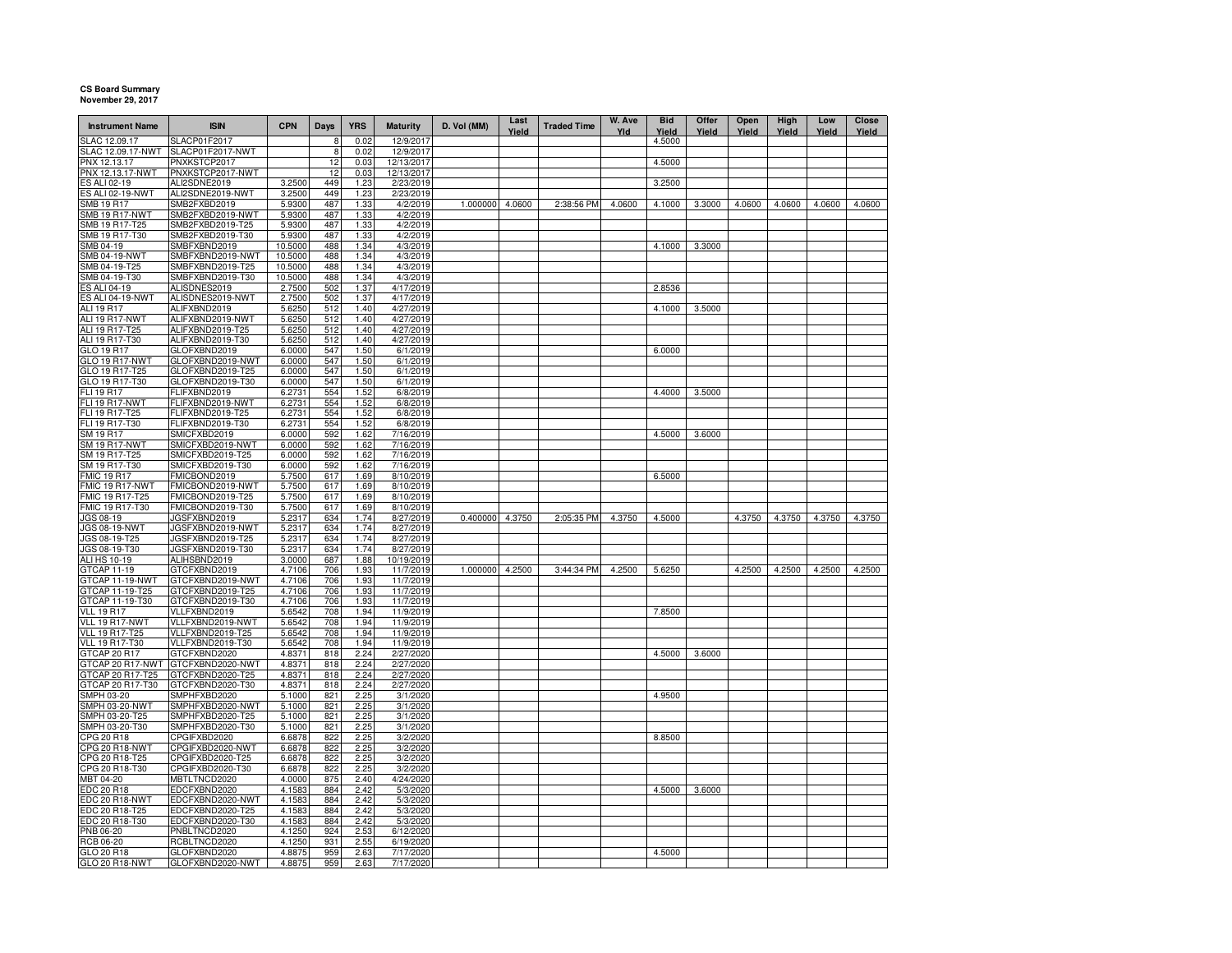| <b>Instrument Name</b>                | <b>ISIN</b>                          | <b>CPN</b>       | Days         | <b>YRS</b>   | <b>Maturity</b>          | D. Vol (MM)      | Last<br>Yield | <b>Traded Time</b> | W. Ave<br>Yld | <b>Bid</b><br>Yield | Offer<br>Yield | Open<br>Yield | High<br>Yield | Low<br>Yield                | <b>Close</b><br>Yield |
|---------------------------------------|--------------------------------------|------------------|--------------|--------------|--------------------------|------------------|---------------|--------------------|---------------|---------------------|----------------|---------------|---------------|-----------------------------|-----------------------|
| GLO 20 R18-T25                        | GLOFXBND2020-T25                     | 4.8875           | 959          | 2.63         | 7/17/2020                |                  |               |                    |               |                     |                |               |               |                             |                       |
| GLO 20 R18-T30                        | GLOFXBND2020-T30                     | 4.8875           | 959          | 2.63         | 7/17/2020                |                  |               |                    |               |                     |                |               |               |                             |                       |
| <b>SLTC 20 R18</b><br>SLTC 20 R18-NWT | SLTCFXBD2020<br>SLTCFXBD2020-NWT     | 4.9925<br>4.9925 | 995<br>995   | 2.72<br>2.72 | 8/22/2020<br>8/22/2020   |                  |               |                    |               | 6.0000              |                |               |               |                             |                       |
| SLTC 20 R18-T25                       | SLTCFXBD2020-T25                     | 4.9925           | 995          | 2.72         | 8/22/2020                |                  |               |                    |               |                     |                |               |               |                             |                       |
| SLTC 20 R18-T30                       | SLTCFXBD2020-T30                     | 4.9925           | 995          | 2.72         | 8/22/2020                |                  |               |                    |               |                     |                |               |               |                             |                       |
| BDO 10-20                             | BDO2LTNC2020                         | 3.7500           | 1040         | 2.85         | 10/6/2020                |                  |               |                    |               | 6.5000              |                |               |               |                             |                       |
| ALI 20 R19                            | ALIFXBND2020                         | 4.6250           | 1044         | 2.86         | 10/10/2020               |                  |               |                    |               | 4.5000              | 3.6000         |               |               |                             |                       |
| ALI 20 R19-NWT                        | ALIFXBND2020-NWT                     | 4.6250           | 1044         | 2.86         | 10/10/2020               |                  |               |                    |               |                     |                |               |               |                             |                       |
| ALI 20 R19-T25                        | ALIFXBND2020-T25                     | 4.6250           | 1044         | 2.86         | 10/10/2020               |                  |               |                    |               |                     |                |               |               |                             |                       |
| ALI 20 R19-T30<br><b>HOUSE 10-20</b>  | ALIFXBND2020-T30<br>HOUSEFBD2020     | 4.6250<br>6.2080 | 1044<br>1050 | 2.86<br>2.87 | 10/10/2020<br>10/16/2020 |                  |               |                    |               | 5.5000              | 5.2500         |               |               |                             |                       |
| HOUSE 10-20-NWT                       | HOUSEFBD2020-NWT                     | 6.2080           | 1050         | 2.87         | 10/16/2020               |                  |               |                    |               |                     |                |               |               |                             |                       |
| HOUSE 10-20-T25                       | HOUSEFBD2020-T25                     | 6.2080           | 1050         | 2.87         | 10/16/2020               |                  |               |                    |               |                     |                |               |               |                             |                       |
| HOUSE 10-20-T30                       | HOUSEFBD2020-T30                     | 6.2080           | 1050         | 2.87         | 10/16/2020               |                  |               |                    |               |                     |                |               |               |                             |                       |
| AEV 11-20                             | AEV2FXBD2020                         | 4.4722           | 1071         | 2.93         | 11/6/2020                | 12.000000 4.5900 |               | 3:17:14 PM         | 4.5833        | 4.6000              | 4.0000         | 4.5500        | 4.5900        | 4.5500                      | 4.5900                |
| <b>AEV 11-20-NWT</b>                  | AEV2FXBD2020-NWT                     | 4.4722           | 1071         | 2.93         | 11/6/2020                |                  |               |                    |               |                     |                |               |               |                             |                       |
| AEV 11-20-T25                         | AEV2FXBD2020-T25                     | 4.4722           | 1071         | 2.93         | 11/6/2020                |                  |               |                    |               |                     |                |               |               |                             |                       |
| AEV 11-20-T30                         | AEV2FXBD2020-T30                     | 4.4722           | 1071         | 2.93         | 11/6/2020                | 3.000000         |               | 11:32:04 AM        |               |                     |                |               |               |                             |                       |
| FLI 20 R19<br><b>FLI 20 R19-NWT</b>   | FLIFXBND2020<br>FLIFXBND2020-NWT     | 4.8562<br>4.8562 | 1073<br>1073 | 2.94<br>2.94 | 11/8/2020<br>11/8/2020   |                  | 4.3500        |                    | 4.3500        | 4.6000              | 4.0000         | 4.3500        | 4.3500        | 4.3500                      | 4.3500                |
| FLI 20 R19-T25                        | FLIFXBND2020-T25                     | 4.8562           | 1073         | 2.94         | 11/8/2020                |                  |               |                    |               |                     |                |               |               |                             |                       |
| FLI 20 R19-T30                        | FLIFXBND2020-T30                     | 4.8562           | 1073         | 2.94         | 11/8/2020                |                  |               |                    |               |                     |                |               |               |                             |                       |
| <b>AEV 20 R19</b>                     | AEVFXBND2020                         | 4.4125           | 1086         | 2.97         | 11/21/2020               |                  |               |                    |               | 4.6000              | 4.0000         |               |               |                             |                       |
| AEV 20 R19-NWT                        | AEVFXBND2020-NWT                     | 4.4125           | 1086         | 2.97         | 11/21/2020               |                  |               |                    |               |                     |                |               |               |                             |                       |
| AEV 20 R19-T25                        | AEVFXBND2020-T25                     | 4.4125           | 1086         | 2.97         | 11/21/2020               |                  |               |                    |               |                     |                |               |               |                             |                       |
| AEV 20 R19-T30                        | AEVFXBND2020-T30                     | 4.4125           | 1086         | 2.97         | 11/21/2020               |                  |               |                    |               |                     |                |               |               |                             |                       |
| <b>MER 20 P19</b>                     | MERFXBND2020                         | 4.3750           | 1107         | 3.03         | 12/12/2020               | 1.000000         | 4.8650        | 2:09:49 PM         | 4.8650        | 4.8700              |                | 4.8650        | 4.8650        | 4.8650                      | 4.8650                |
| MER 20 P19-NWT                        | MERFXBND2020-NWT                     | 4.3750           | 1107         | 3.03         | 12/12/2020               |                  |               |                    |               |                     |                |               |               |                             |                       |
| MER 20 P19-T25<br>MER 20 P19-T30      | MERFXBND2020-T25<br>MERFXBND2020-T30 | 4.3750<br>4.3750 | 1107<br>1107 | 3.03         | 12/12/2020<br>12/12/2020 |                  |               |                    |               |                     |                |               |               |                             |                       |
| <b>TEL 21 R19</b>                     | TELFXBND2021                         | 5.2250           | 1163         | 3.03<br>3.18 | 2/6/2021                 | 11.000000        | 4.9250        | 2:34:58 PM         | 4.4474        | 5.0000              |                | 4.4000        | 4.9250        | 4.4000                      | 4.9250                |
| <b>TEL 21 R19-NWT</b>                 | TELFXBND2021-NWT                     | 5.2250           | 1163         | 3.18         | 2/6/2021                 |                  |               |                    |               |                     |                |               |               |                             |                       |
| TEL 21 R19-T25                        | TELFXBND2021-T25                     | 5.2250           | 1163         | 3.18         | 2/6/2021                 |                  |               |                    |               |                     |                |               |               |                             |                       |
| TEL 21 R19-T30                        | TELFXBND2021-T30                     | 5.2250           | 1163         | 3.18         | 2/6/2021                 |                  |               |                    |               |                     |                |               |               |                             |                       |
| ABS 21 R19                            | ABSFXBND2021                         | 5.3350           | 1167         | 3.20         | 2/10/2021                |                  |               |                    |               | 5.3000              | 4.3000         |               |               |                             |                       |
| ABS 21 R19-NWT                        | ABSFXBND2021-NWT                     | 5.3350           | 1167         | 3.20         | 2/10/2021                |                  |               |                    |               |                     |                |               |               |                             |                       |
| ABS 21 R19-T25                        | ABSFXBND2021-T25                     | 5.3350           | 1167         | 3.20         | 2/10/2021                |                  |               |                    |               |                     |                |               |               |                             |                       |
| ABS 21 R19-T30<br><b>ROCK 21 R19</b>  | ABSFXBND2021-T30<br>ROCKFXBD2021     | 5.3350<br>5.0932 | 1167<br>1172 | 3.20<br>3.21 | 2/10/2021<br>2/15/2021   | 2.790000         | 4.6500        | 3:54:55 PM         | 4.6500        | 4.8500              | 4.2000         | 4.6500        | 4.6500        | 4.6500                      | 4.6500                |
| ROCK 21 R19-NWT                       | ROCKFXBD2021-NWT                     | 5.0932           | 1172         | 3.21         | 2/15/2021                |                  |               |                    |               |                     |                |               |               |                             |                       |
| ROCK 21 R19-T25                       | ROCKFXBD2021-T25                     | 5.0932           | 1172         | 3.21         | 2/15/2021                |                  |               |                    |               |                     |                |               |               |                             |                       |
| ROCK 21 R19-T30                       | ROCKFXBD2021-T30                     | 5.0932           | 1172         | 3.21         | 2/15/2021                |                  |               |                    |               |                     |                |               |               |                             |                       |
| SMPH 02-21                            | SMPH2FBD2021                         | 4.5095           | 1182         | 3.24         | 2/25/2021                | 5.000000         | 4.5900        | 3:33:44 PM         | 4.5900        | 5.0000              | 4.2000         | 4.5900        | 4.5900        | 4.5900                      | 4.5900                |
| SMPH 02-21-NWT                        | SMPH2FBD2021-NWT                     | 4.5095           | 1182         | 3.24         | 2/25/2021                |                  |               |                    |               |                     |                |               |               |                             |                       |
| SMPH 02-21-T25                        | SMPH2FBD2021-T25                     | 4.5095           | 1182         | 3.24         | 2/25/2021                |                  |               |                    |               |                     |                |               |               |                             |                       |
| SMPH 02-21-T30<br>JGS 21 R19          | SMPH2FBD2021-T30<br>JGSFXBND2021     | 4.5095<br>5.2442 | 1182<br>1184 | 3.24<br>3.24 | 2/25/2021<br>2/27/2021   | 12.000000        |               |                    |               |                     |                |               |               |                             | 4.5500                |
| JGS 21 R19-NWT                        | JGSFXBND2021-NWT                     | 5.2442           | 1184         | 3.24         | 2/27/2021                |                  | 4.5500        | 2:15:33 PM         | 4.5500        | 5.0000              | 4.2000         | 4.5500        | 4.5500        | 4.5500                      |                       |
| JGS 21 R19-T25                        | JGSFXBND2021-T25                     | 5.2442           | 1184         | 3.24         | 2/27/2021                |                  |               |                    |               |                     |                |               |               |                             |                       |
| JGS 21 R19-T30                        | JGSFXBND2021-T30                     | 5.2442           | 1184         | 3.24         | 2/27/2021                |                  |               |                    |               |                     |                |               |               |                             |                       |
| <b>SLI 21 R18</b>                     | SLIFXBND2021                         | 6.7150           | 1207         | 3.30         | 3/22/2021                |                  |               |                    |               | 6.7000              |                |               |               |                             |                       |
| SLI 21 R18-NWT                        | SLIFXBND2021-NWT                     | 6.7150           | 1207         | 3.30         | 3/22/2021                |                  |               |                    |               |                     |                |               |               |                             |                       |
| SLI 21 R18-T25                        | SLIFXBND2021-T25                     | 6.7150           | 1207         | 3.30         | 3/22/2021                |                  |               |                    |               |                     |                |               |               |                             |                       |
| SLI 21 R18-T30                        | SLIFXBND2021-T30                     | 6.7150           | 1207         | 3.30         | 3/22/2021                |                  |               |                    |               |                     |                |               |               |                             |                       |
| <b>MNTC 21 R19</b><br>MNTC 21 R19-NWT | MNTCFXBD2021<br>MNTCFXBD2021-NWT     | 5.0700<br>5.0700 | 1216<br>1216 | 3.33<br>3.33 | 3/31/2021<br>3/31/2021   |                  |               |                    |               | 5.2500              |                |               |               |                             |                       |
| MNTC 21 R19-T25                       | MNTCFXBD2021-T25                     | 5.0700           | 1216         | 3.33         | 3/31/2021                |                  |               |                    |               |                     |                |               |               |                             |                       |
| MNTC 21 R19-T30                       | MNTCFXBD2021-T30                     | 5.0700           | 1216         | 3.33         | 3/31/2021                |                  |               |                    |               |                     |                |               |               |                             |                       |
| SMB 21 R19                            | SMBFXBND2021                         | 5.5000           | 1218         | 3.33         | 4/2/2021                 |                  |               |                    |               | 5.0000              | 4.2000         |               |               |                             |                       |
| SMB 21 R19-NWT                        | SMBFXBND2021-NWT                     | 5.5000           | 1218         | 3.33         | 4/2/2021                 |                  |               |                    |               |                     |                |               |               |                             |                       |
| SMB 21 R19-T25                        | SMBFXBND2021-T25                     | 5.5000           | 1218         | 3.33         | 4/2/2021                 |                  |               |                    |               |                     |                |               |               |                             |                       |
| SMB 21 R19-T30                        | SMBFXBND2021-T30                     | 5.5000           | 1218         | 3.33         | 4/2/2021                 |                  |               |                    |               |                     |                |               |               |                             |                       |
| LBP 04-21                             | LBPLTNCD2021                         | 3.7500           | 1225         | 3.35         | 4/9/2021                 |                  |               |                    |               |                     |                |               |               |                             |                       |
| <b>VLL 21 R19</b>                     | VLLFXBND2021                         | 5.9437           | 1255         | 3.44         | 5/9/2021                 |                  |               |                    |               | 8.1000              |                |               |               |                             |                       |
| VLL 21 R19-NWT                        | VLLFXBND2021-NWT                     | 5.9437           | 1255         | 3.44         | 5/9/2021                 |                  |               |                    |               |                     |                |               |               |                             |                       |
| VLL 21 R19-T25<br>VLL 21 R19-T30      | VLLFXBND2021-T25<br>VLLFXBND2021-T30 | 5.9437<br>5.9437 | 1255<br>1255 | 3.44<br>3.44 | 5/9/2021<br>5/9/2021     |                  |               |                    |               |                     |                |               |               |                             |                       |
| AC 05-21                              | ACFXBOND2021                         | 6.8000           | 1258         | 3.44         | 5/12/2021                |                  |               |                    |               | 5.0000              | 4.2000         |               |               |                             |                       |
| AC 05-21-NWT                          | ACFXBOND2021-NWT                     | 6.8000           | 1258         | 3.44         | 5/12/2021                |                  |               |                    |               |                     |                |               |               |                             |                       |
| AC 05-21-T25                          | ACFXBOND2021-T25                     | 6.8000           | 1258         | 3.44         | 5/12/2021                |                  |               |                    |               |                     |                |               |               |                             |                       |
| AC 05-21-T30                          | ACFXBOND2021-T30                     | 6.8000           | 1258         | 3.44         | 5/12/2021                |                  |               |                    |               |                     |                |               |               |                             |                       |
| SM 21 R19                             | SMICFXBD2021                         | 5.2958           | 1265         | 3.46         | 5/19/2021                | 10.000000 4.5000 |               | 2:14:06 PM         | 4.5000        | 5.5000              |                |               |               | 4.5000 4.5000 4.5000 4.5000 |                       |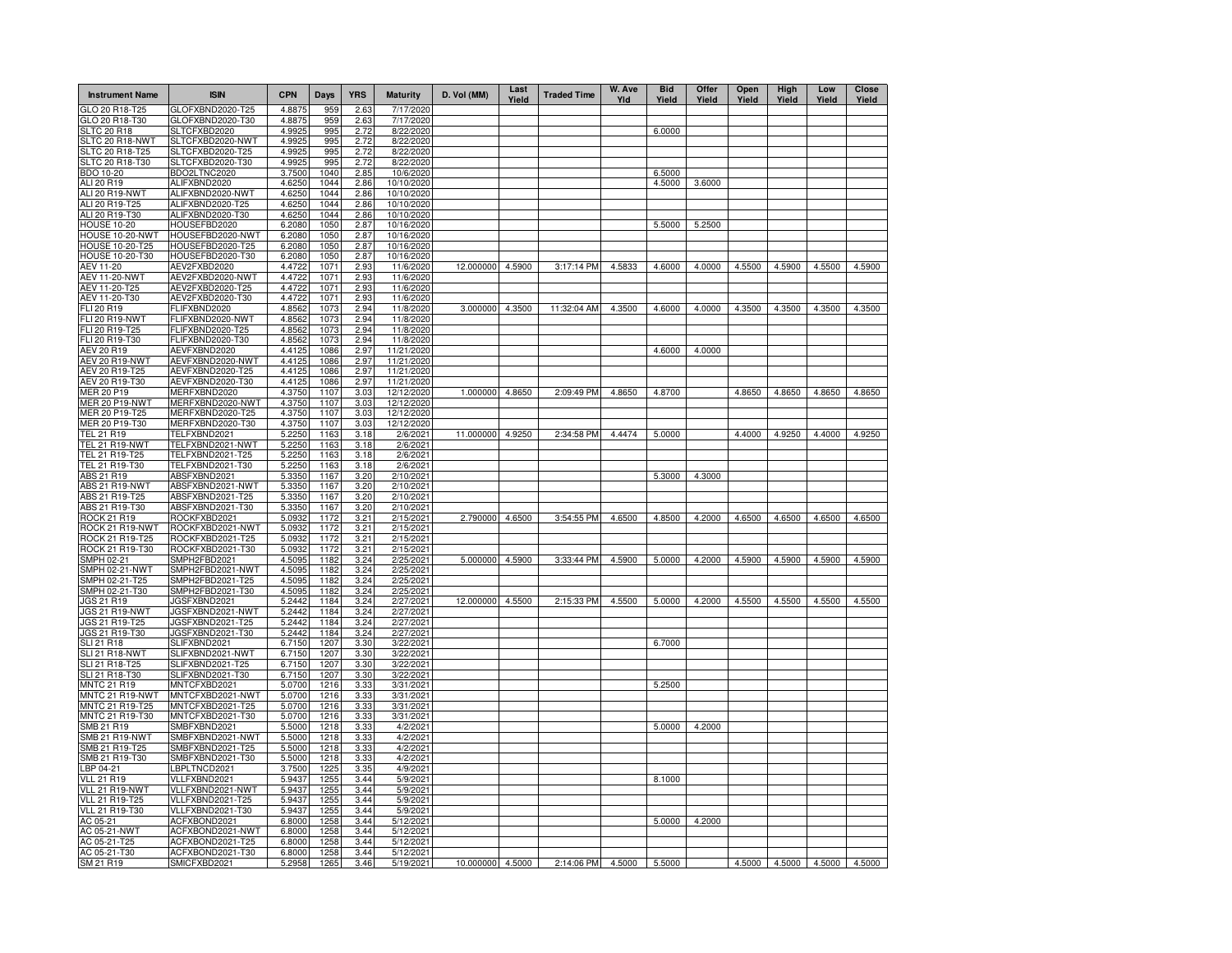| <b>Instrument Name</b>                | <b>ISIN</b>                          | <b>CPN</b>       | Days         | <b>YRS</b>   | <b>Maturity</b>          | D. Vol (MM)     | Last<br>Yield | <b>Traded Time</b> | W. Ave<br>Yld | <b>Bid</b><br>Yield | Offer<br>Yield | Open<br>Yield | <b>High</b><br>Yield | Low<br>Yield | Close<br>Yield |
|---------------------------------------|--------------------------------------|------------------|--------------|--------------|--------------------------|-----------------|---------------|--------------------|---------------|---------------------|----------------|---------------|----------------------|--------------|----------------|
| SM 21 R19-NWT                         | SMICFXBD2021-NWT                     | 5.2958           | 1265         | 3.46         | 5/19/2021                |                 |               |                    |               |                     |                |               |                      |              |                |
| SM 21 R19-T25                         | SMICFXBD2021-T25<br>SMICFXBD2021-T30 | 5.2958           | 1265         | 3.46         | 5/19/2021<br>5/19/2021   |                 |               |                    |               |                     |                |               |                      |              |                |
| SM 21 R19-T30<br>CHI 21 R19           | CHIFXBND2021                         | 5.2958<br>5.3200 | 1265<br>1283 | 3.46<br>3.51 | 6/6/2021                 |                 |               |                    |               | 5.0000              |                |               |                      |              |                |
| CHI 21 R19-NWT                        | CHIFXBND2021-NWT                     | 5.3200           | 1283         | 3.51         | 6/6/2021                 |                 |               |                    |               |                     |                |               |                      |              |                |
| CHI 21 R19-T25                        | CHIFXBND2021-T25                     | 5.3200           | 1283         | 3.51         | 6/6/2021                 |                 |               |                    |               |                     |                |               |                      |              |                |
| CHI 21 R19-T30                        | CHIFXBND2021-T30                     | 5.3200           | 1283         | 3.51         | 6/6/2021                 |                 |               |                    |               |                     |                |               |                      |              |                |
| <b>SMCGP 21 R19</b>                   | SMCGPFBD2021                         | 4.3458           | 1318         | 3.61         | 7/11/2021                |                 |               |                    |               | 5.3500              | 4.6000         |               |                      |              |                |
| SMCGP 21 R19-NWT<br>SMCGP 21 R19-T25  | SMCGPFBD2021-NWT<br>SMCGPFBD2021-T25 | 4.3458<br>4.3458 | 1318<br>1318 | 3.61<br>3.61 | 7/11/2021<br>7/11/2021   |                 |               |                    |               |                     |                |               |                      |              |                |
| SMCGP 21 R19-T30                      | SMCGPFBD2021-T30                     | 4.3458           | 1318         | 3.61         | 7/11/2021                |                 |               |                    |               |                     |                |               |                      |              |                |
| GTCAP 21 R19                          | GTCFXBND2021                         | 5.1965           | 1345         | 3.68         | 8/7/2021                 |                 |               |                    |               | 5.1000              |                |               |                      |              |                |
| GTCAP 21 R19-NWT                      | GTCFXBND2021-NWT                     | 5.1965           | 1345         | 3.68         | 8/7/2021                 |                 |               |                    |               |                     |                |               |                      |              |                |
| GTCAP 21 R19-T25                      | GTCFXBND2021-T25                     | 5.1965           | 1345         | 3.68         | 8/7/2021                 |                 |               |                    |               |                     |                |               |                      |              |                |
| GTCAP 21 R19-T30                      | GTCFXBND2021-T30                     | 5.1965           | 1345         | 3.68         | 8/7/2021                 |                 |               |                    |               |                     |                |               |                      |              |                |
| SMPH 21 R19<br>SMPH 21 R19-NWT        | SMPHFXBD2021<br>SMPHFXBD2021-NWT     | 5.2006<br>5.2006 | 1370<br>1370 | 3.75<br>3.75 | 9/1/2021<br>9/1/2021     |                 |               |                    |               | 5.5000              |                |               |                      |              |                |
| SMPH 21 R19-T25                       | SMPHFXBD2021-T25                     | 5.2006           | 1370         | 3.75         | 9/1/2021                 |                 |               |                    |               |                     |                |               |                      |              |                |
| SMPH 21 R19-T30                       | SMPHFXBD2021-T30                     | 5.2006           | 1370         | 3.75         | 9/1/2021                 |                 |               |                    |               |                     |                |               |                      |              |                |
| CPG 21 R20                            | CPGIFXBD2021                         | 6.9758           | 1371         | 3.75         | 9/2/2021                 |                 |               |                    |               | 8.5000              | 6.1500         |               |                      |              |                |
| CPG 21 R20-NWT                        | CPGIFXBD2021-NWT                     | 6.9758           | 1371         | 3.75         | 9/2/2021                 |                 |               |                    |               |                     |                |               |                      |              |                |
| CPG 21 R20-T25                        | CPGIFXBD2021-T25                     | 6.9758           | 1371         | 3.75         | 9/2/2021                 |                 |               |                    |               |                     |                |               |                      |              |                |
| CPG 21 R20-T30<br>AP 21 R19           | CPGIFXBD2021-T30<br>APCFXBND2021     | 6.9758<br>5.2050 | 1371<br>1379 | 3.75<br>3.78 | 9/2/2021<br>9/10/2021    |                 |               |                    |               | 5.2500              |                |               |                      |              |                |
| AP 21 R19-NWT                         | APCFXBND2021-NWT                     | 5.2050           | 1379         | 3.78         | 9/10/2021                |                 |               |                    |               |                     |                |               |                      |              |                |
| AP 21 R19-T25                         | APCFXBND2021-T25                     | 5.2050           | 1379         | 3.78         | 9/10/2021                |                 |               |                    |               |                     |                |               |                      |              |                |
| AP 21 R19-T30                         | APCFXBND2021-T30                     | 5.2050           | 1379         | 3.78         | 9/10/2021                |                 |               |                    |               |                     |                |               |                      |              |                |
| <b>PCOR 21 R19</b>                    | PCORFXBD2021                         | 4.0032           | 1426         | 3.90         | 10/27/2021               | 4.100000        | 5.0500        | 3:29:26 PM         | 5.0292        | 4.7500              | 4.1000         | 4.7000        | 5.0500               | 4.7000       | 5.0500         |
| PCOR 21 R19-NWT                       | PCORFXBD2021-NWT                     | 4.0032           | 1426         | 3.90         | 10/27/2021               |                 |               |                    |               |                     |                |               |                      |              |                |
| PCOR 21 R19-T25                       | PCORFXBD2021-T25                     | 4.0032           | 1426         | 3.90         | 10/27/2021               |                 |               |                    |               |                     |                |               |                      |              |                |
| PCOR 21 R19-T30<br>MBT 11-21          | PCORFXBD2021-T30<br>MBTLTNCD2021     | 4.0032<br>4.2500 | 1426<br>1451 | 3.90<br>3.97 | 10/27/2021<br>11/21/2021 |                 |               |                    |               |                     |                |               |                      |              |                |
| FLI 21 R20                            | FLIFXBND2021                         | 5.4000           | 1464         | 4.01         | 12/4/2021                |                 |               |                    |               | 5.3500              |                |               |                      |              |                |
| <b>FLI 21 R20-NWT</b>                 | FLIFXBND2021-NWT                     | 5.4000           | 1464         | 4.01         | 12/4/2021                |                 |               |                    |               |                     |                |               |                      |              |                |
| FLI 21 R20-T25                        | FLIFXBND2021-T25                     | 5.4000           | 1464         | 4.01         | 12/4/2021                |                 |               |                    |               |                     |                |               |                      |              |                |
| FLI 21 R20-T30                        | FLIFXBND2021-T30                     | 5.4000           | 1464         | 4.01         | 12/4/2021                |                 |               |                    |               |                     |                |               |                      |              |                |
| <b>RLC 02-22</b>                      | RLCFXBND2022                         | 4.8000           | 1545         | 4.23         | 2/23/2022                |                 |               |                    |               | 5.1000              | 4.2000         |               |                      |              |                |
| <b>RLC 02-22-NWT</b><br>RLC 02-22-T25 | RLCFXBND2022-NWT<br>RLCFXBND2022-T25 | 4.8000<br>4.8000 | 1545<br>1545 | 4.23<br>4.23 | 2/23/2022<br>2/23/2022   |                 |               |                    |               |                     |                |               |                      |              |                |
| RLC 02-22-T30                         | RLCFXBND2022-T30                     | 4.8000           | 1545         | 4.23         | 2/23/2022                |                 |               |                    |               |                     |                |               |                      |              |                |
| <b>SMC 22 R20</b>                     | SMCFXBND2022                         | 4.8243           | 1551         | 4.25         | 3/1/2022                 |                 |               |                    |               | 6.5000              |                |               |                      |              |                |
| <b>SMC 22 R20-NWT</b>                 | SMCFXBND2022-NWT                     | 4.8243           | 1551         | 4.25         | 3/1/2022                 |                 |               |                    |               |                     |                |               |                      |              |                |
| SMC 22 R20-T25                        | SMCFXBND2022-T25                     | 4.8243           | 1551         | 4.25         | 3/1/2022                 |                 |               |                    |               |                     |                |               |                      |              |                |
| SMC 22 R20-T30                        | SMCFXBND2022-T30                     | 4.8243           | 1551         | 4.25         | 3/1/2022                 |                 |               |                    |               |                     |                |               |                      |              |                |
| SMB 22 R19<br><b>SMB 22 R19-NWT</b>   | SMBFXBND2022<br>SMBFXBND2022-NWT     | 6.6000<br>6.6000 | 1583<br>1583 | 4.33<br>4.33 | 4/2/2022<br>4/2/2022     |                 |               |                    |               | 5.3500              | 4.6000         |               |                      |              |                |
| SMB 22 R19-T25                        | SMBFXBND2022-T25                     | 6.6000           | 1583         | 4.33         | 4/2/2022                 |                 |               |                    |               |                     |                |               |                      |              |                |
| SMB 22 R19-T30                        | SMBFXBND2022-T30                     | 6.6000           | 1583         | 4.33         | 4/2/2022                 |                 |               |                    |               |                     |                |               |                      |              |                |
| SMC 04-22 R20                         | SMC2FXBD2022                         | 5.1923           | 1588         | 4.35         | 4/7/2022                 |                 |               |                    |               | 5.3500              |                |               |                      |              |                |
| SMC 04-22 R20-NWT                     | SMC2FXBD2022-NWT                     | 5.1923           | 1588         | 4.35         | 4/7/2022                 |                 |               |                    |               |                     |                |               |                      |              |                |
| SMC 04-22 R20-T25                     | SMC2FXBD2022-T25                     | 5.1923           | 1588         | 4.35         | 4/7/2022                 |                 |               |                    |               |                     |                |               |                      |              |                |
| SMC 04-22 R20-T30<br>ALI 22 R19       | SMC2FXBD2022-T30<br>ALIFXBND2022     | 5.1923<br>6.0000 | 1588<br>1608 | 4.35<br>4.40 | 4/7/2022<br>4/27/2022    |                 |               |                    |               | 5.1000              | 4.2000         |               |                      |              |                |
| ALI 22 R19-NWT                        | ALIFXBND2022-NWT                     | 6.0000           | 1608         | 4.40         | 4/27/2022                |                 |               |                    |               |                     |                |               |                      |              |                |
| ALI 22 R19-T25                        | ALIFXBND2022-T25                     | 6.0000           | 1608         | 4.40         | 4/27/2022                |                 |               |                    |               |                     |                |               |                      |              |                |
| ALI 22 R19-T30                        | ALIFXBND2022-T30                     | 6.0000           | 1608         | 4.40         | 4/27/2022                |                 |               |                    |               |                     |                |               |                      |              |                |
| ALI 22 4.5                            | ALI2FXBD2022                         | 4.5000           | 1610         | 4.41         | 4/29/2022                | 1.700000        | 4.2500        | 3:17:57 PM         | 4.2500        | 5.0500              | 4.2000         | 4.2500        | 4.2500               | 4.2500       | 4.2500         |
| ALI 22 4.5-NWT                        | ALI2FXBD2022-NWT                     | 4.5000           | 1610         | 4.41         | 4/29/2022                |                 |               |                    |               |                     |                |               |                      |              |                |
| ALI 22 4.5-T25<br>ALI 22 4.5-T30      | ALI2FXBD2022-T25<br>ALI2FXBD2022-T30 | 4.5000<br>4.5000 | 1610<br>1610 | 4.41<br>4.41 | 4/29/2022<br>4/29/2022   |                 |               |                    |               |                     |                |               |                      |              |                |
| PSB 04-22                             | PSBLTNCD2022                         | 3.5000           | 1611         | 4.41         | 4/30/2022                |                 |               |                    |               |                     |                |               |                      |              |                |
| CHIB 05-22                            | CHIBLTNC2022                         | 3.2500           | 1629         | 4.46         | 5/18/2022                | 0.050000 3.2498 |               | 10:23:39 AM        | 3.2498        |                     |                | 3.2498        | 3.2498               | 3.2498       | 3.2498         |
| <b>SLTC 22 R20</b>                    | SLTCFXBD2022                         | 5.5796           | 1633         | 4.47         | 5/22/2022                |                 |               |                    |               | 5.1000              | 4.5000         |               |                      |              |                |
| SLTC 22 R20-NWT                       | SLTCFXBD2022-NWT                     | 5.5796           | 1633         | 4.47         | 5/22/2022                |                 |               |                    |               |                     |                |               |                      |              |                |
| SLTC 22 R20-T25                       | SLTCFXBD2022-T25                     | 5.5796           | 1633         | 4.47         | 5/22/2022                |                 |               |                    |               |                     |                |               |                      |              |                |
| SLTC 22 R20-T30<br>PNB 06-22          | SLTCFXBD2022-T30<br>PNBLTNCD2022     | 5.5796<br>3.2500 | 1633<br>1648 | 4.47<br>4.51 | 5/22/2022<br>6/6/2022    |                 |               |                    |               |                     |                |               |                      |              |                |
| HOUSE 22 R20                          | HOUSEFBD202                          | 6.1310           | 1688         | 4.62         | 7/16/2022                |                 |               |                    |               | 7.8500              | 5.5000         |               |                      |              |                |
|                                       | HOUSE 22 R20-NWT HOUSEFBD2022-NWT    | 6.1310           | 1688         | 4.62         | 7/16/2022                |                 |               |                    |               |                     |                |               |                      |              |                |
| HOUSE 22 R20-T25                      | HOUSEFBD2022-T25                     | 6.1310           | 1688         | 4.62         | 7/16/2022                |                 |               |                    |               |                     |                |               |                      |              |                |
| <b>HOUSE 22 R20-T30</b>               | HOUSEFBD2022-T30                     | 6.1310           | 1688         | 4.62         | 7/16/2022                |                 |               |                    |               |                     |                |               |                      |              |                |
| SM 22 R19                             | SMICFXBD2022                         | 6.9442           | 1688         | 4.62         | 7/16/2022                | 10.000000       | 4.8500        | 3:32:26 PM         | 4.8500        | 4.8500              | 4.5000         | 4.8500        | 4.8500               | 4.8500       | 4.8500         |
| <b>SM 22 R19-NWT</b>                  | SMICFXBD2022-NWT                     | 6.9442           | 1688         | 4.62         | 7/16/2022                |                 |               |                    |               |                     |                |               |                      |              |                |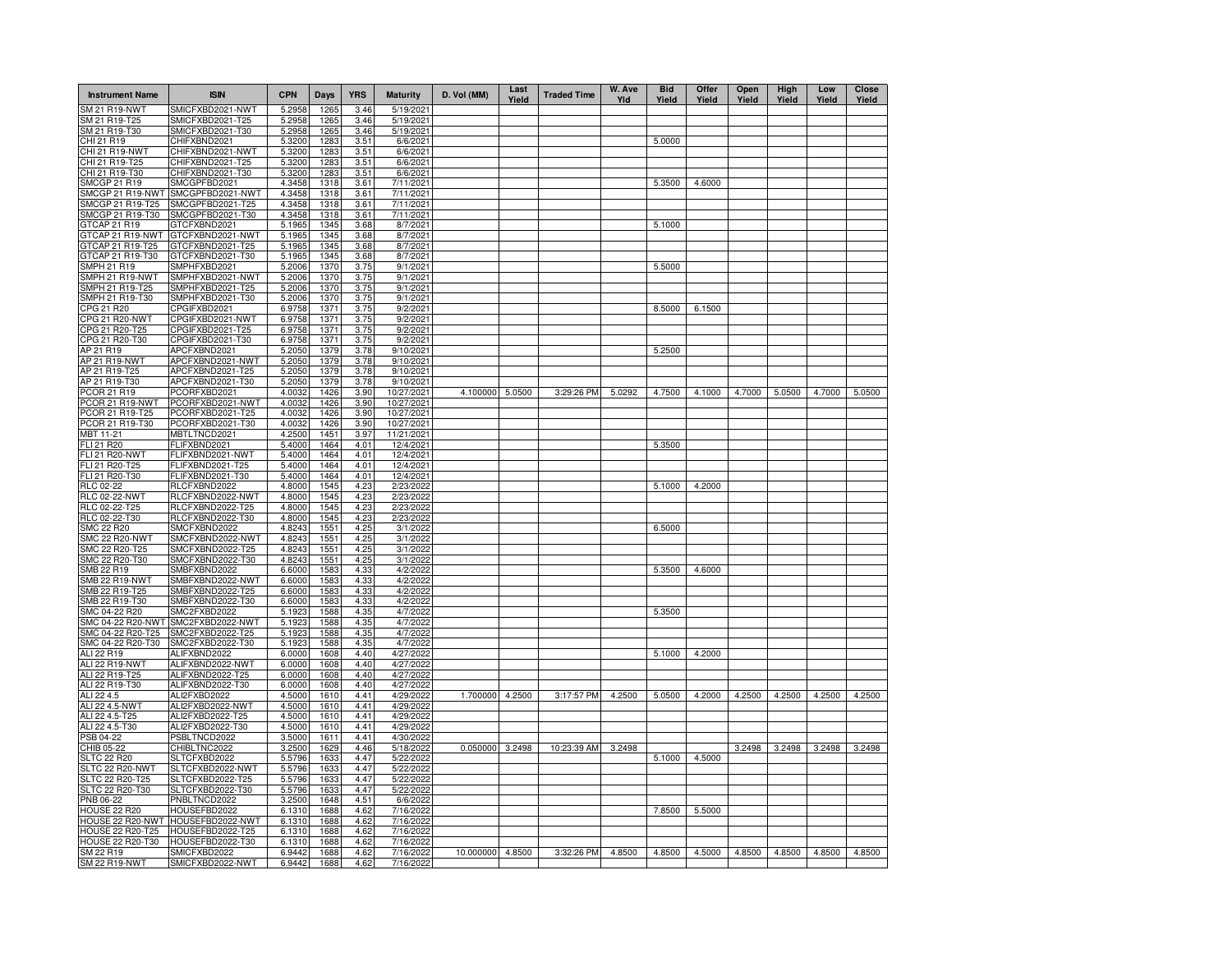| <b>Instrument Name</b>                | <b>ISIN</b>                          | <b>CPN</b>       | Days         | <b>YRS</b>   | <b>Maturity</b>          | D. Vol (MM) | Last<br>Yield | <b>Traded Time</b> | W. Ave<br>Yld | <b>Bid</b><br>Yield | Offer<br>Yield | Open<br>Yield | High<br>Yield | Low<br>Yield | Close<br>Yield |
|---------------------------------------|--------------------------------------|------------------|--------------|--------------|--------------------------|-------------|---------------|--------------------|---------------|---------------------|----------------|---------------|---------------|--------------|----------------|
| SM 22 R19-T25                         | SMICFXBD2022-T25                     | 6.9442           | 1688         | 4.62         | 7/16/2022                |             |               |                    |               |                     |                |               |               |              |                |
| SM 22 R19-T30                         | SMICFXBD2022-T30<br>AEVFXBND2022     | 6.9442           | 1688         | 4.62         | 7/16/2022                | 10.000000   | 5.1750        | 12:02:13 PM        | 5.1750        | 4.9500              |                | 5.1750        | 5.1750        | 5.1750       | 5.1750         |
| AEV 22 R20<br><b>AEV 22 R20-NWT</b>   | AEVFXBND2022-NWT                     | 5.0056<br>5.0056 | 1709<br>1709 | 4.68<br>4.68 | 8/6/2022<br>8/6/2022     |             |               |                    |               |                     |                |               |               |              |                |
| AEV 22 R20-T25                        | AEVFXBND2022-T25                     | 5.0056           | 1709         | 4.68         | 8/6/2022                 |             |               |                    |               |                     |                |               |               |              |                |
| AEV 22 R20-T30                        | AEVFXBND2022-T30                     | 5.0056           | 1709         | 4.68         | 8/6/2022                 |             |               |                    |               |                     |                |               |               |              |                |
| FLI 22 R20                            | FLIFXBND2022                         | 5.3567           | 1723         | 4.72         | 8/20/202                 |             |               |                    |               | 5.5000              |                |               |               |              |                |
| <b>FLI 22 R20-NWT</b>                 | FLIFXBND2022-NWT                     | 5.3567           | 1723         | 4.72         | 8/20/202                 |             |               |                    |               |                     |                |               |               |              |                |
| FLI 22 R20-T25                        | FLIFXBND2022-T25                     | 5.3567           | 1723         | 4.72         | 8/20/202                 |             |               |                    |               |                     |                |               |               |              |                |
| FLI 22 R20-T30                        | FLIFXBND2022-T30                     | 5.3567           | 1723         | 4.72         | 8/20/202                 |             |               |                    |               |                     |                |               |               |              |                |
| EW 09-22<br><b>PNB 10-22</b>          | EWBLTNCD2022<br>PNB2LTNC2022         | 4.0000<br>3.7500 | 1755<br>1791 | 4.80<br>4.90 | 9/21/202<br>10/27/202    |             |               |                    |               |                     |                |               |               |              |                |
| <b>CHIB 12-22</b>                     | CHIB2LTN2022                         | 3.6500           | 1827         | 5.00         | 12/2/202                 |             |               |                    |               |                     |                |               |               |              |                |
| <b>RBANK 12-22</b>                    | RBANKLTN2022                         | 4.1250           | 1841         | 5.04         | 12/16/202                |             |               |                    |               |                     |                |               |               |              |                |
| CPI 01-23 R20                         | CPIFXBND2023                         | 5.0496           | 1863         | 5.10         | 1/7/202                  |             |               |                    |               | 5.0500              |                |               |               |              |                |
| CPI 01-23 R20-NWT                     | CPIFXBND2023-NWT                     | 5.0496           | 1863         | 5.10         | 1/7/202                  |             |               |                    |               |                     |                |               |               |              |                |
| CPI 01-23 R20-T25                     | CPIFXBND2023-T25                     | 5.0496           | 1863         | 5.10         | 1/7/202                  |             |               |                    |               |                     |                |               |               |              |                |
| CPI 01-23 R20-T30                     | CPIFXBND2023-T30                     | 5.0496           | 1863         | 5.10         | 1/7/202                  |             |               |                    |               |                     |                |               |               |              |                |
| RCB 02-23                             | RCBLTNCD2023                         | 3.7500           | 1898         | 5.20         | 2/11/2023                |             |               |                    |               |                     |                |               |               |              |                |
| BDO 02-23<br>GTCAP 23 R20             | BDOLTNCD2023<br>GTCFXBND2023         | 3.6250<br>5.0937 | 1905<br>1914 | 5.22<br>5.24 | 2/18/2023<br>2/27/2023   |             |               |                    |               | 7.0000              |                |               |               |              |                |
| GTCAP 23 R20-NWT                      | GTCFXBND2023-NWT                     | 5.0937           | 1914         | 5.24         | 2/27/2023                |             |               |                    |               |                     |                |               |               |              |                |
| GTCAP 23 R20-T25                      | GTCFXBND2023-T25                     | 5.0937           | 1914         | 5.24         | 2/27/2023                |             |               |                    |               |                     |                |               |               |              |                |
| GTCAP 23 R20-T30                      | GTCFXBND2023-T30                     | 5.0937           | 1914         | 5.24         | 2/27/2023                |             |               |                    |               |                     |                |               |               |              |                |
| PNB 04-23                             | PNBLTNCD2023                         | 3.8750           | 1972         | 5.40         | 4/26/2023                |             |               |                    |               |                     |                |               |               |              |                |
| EDC 23 R19                            | EDCFXBND2023                         | 4.7312           | 1979         | 5.42         | 5/3/2023                 |             |               |                    |               | 7.0000              |                |               |               |              |                |
| EDC 23 R19-NWT                        | EDCFXBND2023-NWT                     | 4.7312           | 1979         | 5.42         | 5/3/2023                 |             |               |                    |               |                     |                |               |               |              |                |
| EDC 23 R19-T25                        | EDCFXBND2023-T25                     | 4.7312           | 1979         | 5.42         | 5/3/2023                 |             |               |                    |               |                     |                |               |               |              |                |
| EDC 23 R19-T30                        | EDCFXBND2023-T30                     | 4.7312           | 1979         | 5.42         | 5/3/2023                 |             |               |                    |               |                     |                |               |               |              |                |
| <b>SECB 05-23</b><br>BPI 05-23        | SECBLTNC2023<br>BPILTNCD2023         | 3.8750<br>3.7500 | 1984<br>2000 | 5.43<br>5.48 | 5/8/202                  |             |               |                    |               |                     |                |               |               |              |                |
| AC 23 R22                             | ACFXBOND2023                         | 3.9200           | 2044         | 5.60         | 5/24/2023<br>7/7/202     |             |               |                    |               | 5.2500              |                |               |               |              |                |
| AC 23 R22-NWT                         | ACFXBOND2023-NWT                     | 3.9200           | 2044         | 5.60         | 7/7/202                  |             |               |                    |               |                     |                |               |               |              |                |
| AC 23 R22-T25                         | ACFXBOND2023-T25                     | 3.9200           | 2044         | 5.60         | 7/7/202                  |             |               |                    |               |                     |                |               |               |              |                |
| AC 23 R22-T30                         | ACFXBOND2023-T30                     | 3.9200           | 2044         | 5.60         | 7/7/202                  |             |               |                    |               |                     |                |               |               |              |                |
| SMCGP 23 R21                          | SMCGPFBD2023                         | 4.7575           | 2048         | 5.61         | 7/11/202                 |             |               |                    |               | 5.5000              |                |               |               |              |                |
| SMCGP 23 R21-NWT                      | SMCGPFBD2023-NWT                     | 4.7575           | 2048         | 5.61         | 7/11/202                 |             |               |                    |               |                     |                |               |               |              |                |
| SMCGP 23 R21-T25                      | SMCGPFBD2023-T25                     | 4.7575           | 2048         | 5.61         | 7/11/202                 |             |               |                    |               |                     |                |               |               |              |                |
| SMCGP 23 R21-T30                      | SMCGPFBD2023-T30                     | 4.7575           | 2048         | 5.61         | 7/11/202                 |             |               |                    |               |                     |                |               |               |              |                |
| GLO 23 R20<br>GLO 23 R20-NWT          | GLOFXBND2023<br>GLOFXBND2023-NWT     | 5.2792<br>5.2792 | 2054<br>2054 | 5.62<br>5.62 | 7/17/202<br>7/17/202     | 7.750000    | 5.1000        | 3:49:58 PM         | 5.1000        | 5.7500              |                | 5.1000        | 5.1000        | 5.1000       | 5.1000         |
| GLO 23 R20-T25                        | GLOFXBND2023-T25                     | 5.2792           | 2054         | 5.62         | 7/17/202                 |             |               |                    |               |                     |                |               |               |              |                |
| GLO 23 R20-T30                        | GLOFXBND2023-T30                     | 5.2792           | 2054         | 5.62         | 7/17/202                 |             |               |                    |               |                     |                |               |               |              |                |
| MBT 09-23                             | MBTLTNCD2023                         | 3.5000           | 2118         | 5.80         | 9/19/2023                |             |               |                    |               |                     |                |               |               |              |                |
| <b>ALI 23 R22</b>                     | ALIFXBND2023                         | 3.8915           | 2136         | 5.85         | 10/7/2023                |             |               |                    |               | 5.2500              |                |               |               |              |                |
| ALI 23 R22-NWT                        | ALIFXBND2023-NWT                     | 3.8915           | 2136         | 5.85         | 10/7/2023                |             |               |                    |               |                     |                |               |               |              |                |
| ALI 23 R22-T25                        | ALIFXBND2023-T25                     | 3.8915           | 2136         | 5.85         | 10/7/2023                |             |               |                    |               |                     |                |               |               |              |                |
| ALI 23 R22-T30                        | ALIFXBND2023-T30                     | 3.8915           | 2136         | 5.85         | 10/7/2023                |             |               |                    |               |                     |                |               |               |              |                |
| <b>PCOR 23 R21</b><br>PCOR 23 R21-NWT | PCORFXBD2023<br>PCORFXBD2023-NWT     | 4.5219<br>4.5219 | 2156<br>2156 | 5.90<br>5.90 | 10/27/2023<br>10/27/2023 |             |               |                    |               | 7.4500              |                |               |               |              |                |
| PCOR 23 R21-T25                       | PCORFXBD2023-T25                     | 4.5219           | 2156         | 5.90         | 10/27/2023               |             |               |                    |               |                     |                |               |               |              |                |
| PCOR 23 R21-T30                       | PCORFXBD2023-T30                     | 4.5219           | 2156         | 5.90         | 10/27/2023               |             |               |                    |               |                     |                |               |               |              |                |
| FLI 23 R20                            | FLIFXBND2023                         | 5.4333           | 2168         | 5.94         | 11/8/2023                |             |               |                    |               | 5.6000              |                |               |               |              |                |
| FLI 23 R20-NWT                        | FLIFXBND2023-NWT                     | 5.4333           | 2168         | 5.94         | 11/8/2023                |             |               |                    |               |                     |                |               |               |              |                |
| FLI 23 R20-T25                        | FLIFXBND2023-T25                     | 5.4333           | 2168         | 5.94         | 11/8/2023                |             |               |                    |               |                     |                |               |               |              |                |
| FLI 23 R20-T30                        | FLIFXBND2023-T30                     | 5.4333           | 2168         | 5.94         | 11/8/2023                |             |               |                    |               |                     |                |               |               |              |                |
| <b>AEV 23 R20</b>                     | AEVFXBND2023                         | 4.6188           | 2181<br>218  | 5.97         | 11/21/202                |             |               |                    |               | 5.5000              |                |               |               |              |                |
| AEV 23 R20-NWT<br>AEV 23 R20-T25      | AEVFXBND2023-NWT<br>AEVFXBND2023-T25 | 4.6188<br>4.6188 | 218          | 5.97<br>5.97 | 11/21/202<br>11/21/202   |             |               |                    |               |                     |                |               |               |              |                |
| AEV 23 R20-T30                        | AEVFXBND2023-T30                     | 4.6188           | 218          | 5.97         | 11/21/202                |             |               |                    |               |                     |                |               |               |              |                |
| SM 23 R21                             | SMICFXBD2023                         | 5.1590           | 2199         | 6.02         | 12/9/202                 |             |               |                    |               | 5.2500              |                |               |               |              |                |
| SM 23 R21-NWT                         | SMICFXBD2023-NWT                     | 5.1590           | 2199         | 6.02         | 12/9/202                 |             |               |                    |               |                     |                |               |               |              |                |
| SM 23 R21-T25                         | SMICFXBD2023-T25                     | 5.1590           | 2199         | 6.02         | 12/9/202                 |             |               |                    |               |                     |                |               |               |              |                |
| SM 23 R21-T30                         | SMICFXBD2023-T30                     | 5.1590           | 2199         | 6.02         | 12/9/202                 |             |               |                    |               |                     |                |               |               |              |                |
| FDC 24 R21                            | FDCFXBND2024                         | 6.1458           | 2245         | 6.15         | 1/24/2024                |             |               |                    |               | 5.5500              |                |               |               |              |                |
| FDC 24 R21-NWT                        | FDCFXBND2024-NWT                     | 6.1458           | 2245         | 6.15         | 1/24/2024                |             |               |                    |               |                     |                |               |               |              |                |
| FDC 24 R21-T25                        | FDCFXBND2024-T25                     | 6.1458           | 2245         | 6.15         | 1/24/2024                |             |               |                    |               |                     |                |               |               |              |                |
| FDC 24 R21-T30<br>ALI 24 R20          | FDCFXBND2024-T30<br>ALIFXBND2024     | 6.1458<br>5.0000 | 2245<br>2251 | 6.15<br>6.16 | 1/24/2024<br>1/30/2024   | 1.000000    | 4.8250        | 3:22:05 PM         | 4.8250        | 5.1000              | 4.5000         | 4.8250        | 4.8250        | 4.8250       | 4.8250         |
| <b>ALI 24 R20-NWT</b>                 | ALIFXBND2024-NWT                     | 5.0000           | 2251         | 6.16         | 1/30/2024                |             |               |                    |               |                     |                |               |               |              |                |
| ALI 24 R20-T25                        | ALIFXBND2024-T25                     | 5.0000           | 2251         | 6.16         | 1/30/2024                |             |               |                    |               |                     |                |               |               |              |                |
| ALI 24 R20-T30                        | ALIFXBND2024-T30                     | 5.0000           | 2251         | 6.16         | 1/30/2024                |             |               |                    |               |                     |                |               |               |              |                |
| <b>TEL 24 R21</b>                     | TELFXBND2024                         | 5.2813           | 2258         | 6.18         | 2/6/2024                 |             |               |                    |               | 5.2500              |                |               |               |              |                |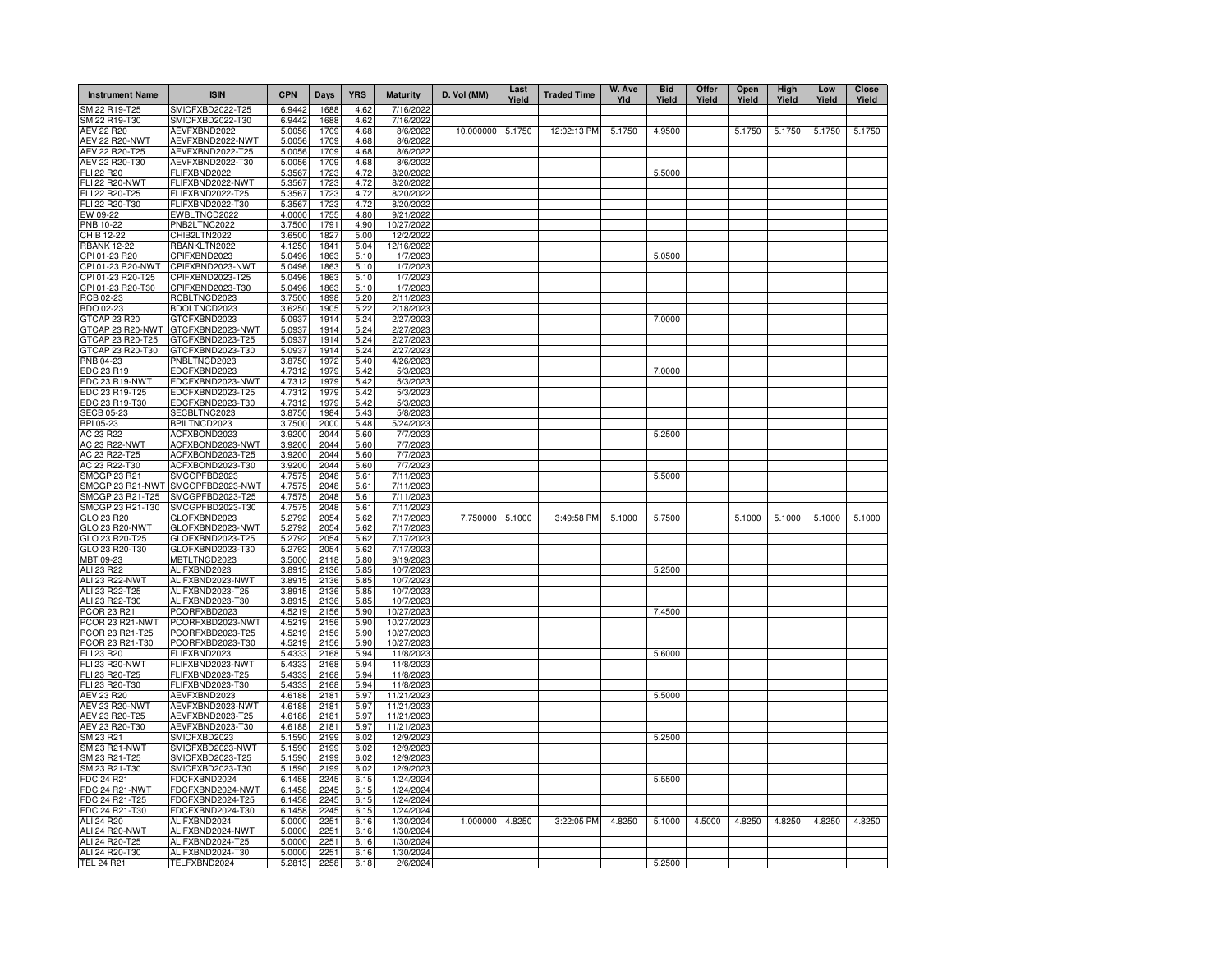| <b>Instrument Name</b>                | <b>ISIN</b>                          | <b>CPN</b>       | Days         | <b>YRS</b>   | <b>Maturity</b>        | D. Vol (MM)     | Last<br>Yield | <b>Traded Time</b> | W. Ave<br>Yld | <b>Bid</b><br>Yield | Offer<br>Yield | Open<br>Yield | High<br>Yield | Low<br>Yield | Close<br>Yield |
|---------------------------------------|--------------------------------------|------------------|--------------|--------------|------------------------|-----------------|---------------|--------------------|---------------|---------------------|----------------|---------------|---------------|--------------|----------------|
| <b>TEL 24 R21-NWT</b>                 | TELFXBND2024-NWT                     | 5.2813           | 2258         | 6.18         | 2/6/2024               |                 |               |                    |               |                     |                |               |               |              |                |
| TEL 24 R21-T25                        | TELFXBND2024-T25                     | 5.2813           | 2258         | 6.18         | 2/6/2024               |                 |               |                    |               |                     |                |               |               |              |                |
| TEL 24 R21-T30<br>JGS 24 R20          | TELFXBND2024-T30<br>JGSFXBND2024     | 5.2813<br>5.3000 | 2258<br>2279 | 6.18<br>6.24 | 2/6/2024<br>2/27/2024  |                 |               |                    |               | 5.4000              |                |               |               |              |                |
| JGS 24 R20-NWT                        | JGSFXBND2024-NWT                     | 5.3000           | 2279         | 6.24         | 2/27/2024              |                 |               |                    |               |                     |                |               |               |              |                |
| JGS 24 R20-T25                        | JGSFXBND2024-T25                     | 5.3000           | 2279         | 6.24         | 2/27/2024              |                 |               |                    |               |                     |                |               |               |              |                |
| JGS 24 R20-T30                        | JGSFXBND2024-T30                     | 5.3000           | 2279         | 6.24         | 2/27/2024              |                 |               |                    |               |                     |                |               |               |              |                |
| <b>SMC 24 R22</b>                     | SMCFXBND2024                         | 5.2840           | 2282         | 6.25         | 3/1/2024               |                 |               |                    |               | 6.2500              |                |               |               |              |                |
| <b>SMC 24 R22-NWT</b>                 | SMCFXBND2024-NWT                     | 5.2840           | 2282         | 6.25         | 3/1/2024               |                 |               |                    |               |                     |                |               |               |              |                |
| SMC 24 R22-T25<br>SMC 24 R22-T30      | SMCFXBND2024-T25<br>SMCFXBND2024-T30 | 5.2840<br>5.2840 | 2282<br>2282 | 6.25<br>6.25 | 3/1/2024<br>3/1/2024   |                 |               |                    |               |                     |                |               |               |              |                |
| <b>STIESG 24 R22</b>                  | STIGFXBD2024                         | 5.8085           | 2304         | 6.31         | 3/23/2024              |                 |               |                    |               | 5.4500              |                |               |               |              |                |
| STIESG 24 R22-NWT                     | STIGFXBD2024-NWT                     | 5.8085           | 2304         | 6.31         | 3/23/2024              |                 |               |                    |               |                     |                |               |               |              |                |
| STIESG 24 R22-T25                     | STIGFXBD2024-T25                     | 5.8085           | 2304         | 6.31         | 3/23/2024              |                 |               |                    |               |                     |                |               |               |              |                |
| STIESG 24 R22-T30                     | STIGFXBD2024-T30                     | 5.8085           | 2304         | 6.31         | 3/23/2024              |                 |               |                    |               |                     |                |               |               |              |                |
| <b>MEG 24 R22</b>                     | MEGFXBND2024                         | 5.3535           | 2309         | 6.32         | 3/28/2024              |                 |               |                    |               | 5.1000              |                |               |               |              |                |
| MEG 24 R22-NWT                        | MEGFXBND2024-NWT                     | 5.3535           | 2309         | 6.32         | 3/28/2024              |                 |               |                    |               |                     |                |               |               |              |                |
| MEG 24 R22-T25<br>MEG 24 R22-T30      | MEGFXBND2024-T25<br>MEGFXBND2024-T30 | 5.3535           | 2309<br>2309 | 6.32         | 3/28/2024<br>3/28/2024 |                 |               |                    |               |                     |                |               |               |              |                |
| <b>MNTC 24 R21</b>                    | MNTCFXBD2024                         | 5.3535<br>5.5000 | 2312         | 6.32<br>6.33 | 3/31/2024              |                 |               |                    |               | 5.6000              |                |               |               |              |                |
| MNTC 24 R21-NWT                       | MNTCFXBD2024-NWT                     | 5.5000           | 2312         | 6.33         | 3/31/2024              |                 |               |                    |               |                     |                |               |               |              |                |
| MNTC 24 R21-T25                       | MNTCFXBD2024-T25                     | 5.5000           | 2312         | 6.33         | 3/31/2024              |                 |               |                    |               |                     |                |               |               |              |                |
| MNTC 24 R21-T30                       | MNTCFXBD2024-T30                     | 5.5000           | 2312         | 6.33         | 3/31/2024              |                 |               |                    |               |                     |                |               |               |              |                |
| <b>SMB 24 R21</b>                     | SMBFXBND2024                         | 6.0000           | 2314         | 6.34         | 4/2/2024               |                 |               |                    |               | 7.5000              |                |               |               |              |                |
| <b>SMB 24 R21-NWT</b>                 | SMBFXBND2024-NWT                     | 6.0000           | 2314         | 6.34         | 4/2/2024               |                 |               |                    |               |                     |                |               |               |              |                |
| SMB 24 R21-T25                        | SMBFXBND2024-T25                     | 6.0000           | 2314         | 6.34         | 4/2/2024               |                 |               |                    |               |                     |                |               |               |              |                |
| SMB 24 R21-T30<br>SMPH 05-24 R22      | SMBFXBND2024-T30<br>SMPH2FBD2024     | 6.0000<br>5.1683 | 2314<br>2360 | 6.34<br>6.46 | 4/2/2024<br>5/18/2024  |                 |               |                    |               | 5.2500              |                |               |               |              |                |
| SMPH 05-24 R22-NW                     | SMPH2FBD2024-NWT                     | 5.1683           | 2360         | 6.46         | 5/18/2024              |                 |               |                    |               |                     |                |               |               |              |                |
| SMPH 05-24 R22-T25                    | SMPH2FBD2024-T25                     | 5.1683           | 2360         | 6.46         | 5/18/2024              |                 |               |                    |               |                     |                |               |               |              |                |
| SMPH 05-24 R22-T30                    | SMPH2FBD2024-T30                     | 5.1683           | 2360         | 6.46         | 5/18/2024              |                 |               |                    |               |                     |                |               |               |              |                |
| SM 24 R21                             | SMICFXBD2024                         | 5.6125           | 2361         | 6.46         | 5/19/2024              |                 |               |                    |               | 5.7500              |                |               |               |              |                |
| SM 24 R21-NWT                         | SMICFXBD2024-NWT                     | 5.6125           | 2361         | 6.46         | 5/19/2024              |                 |               |                    |               |                     |                |               |               |              |                |
| SM 24 R21-T25                         | SMICFXBD2024-T25                     | 5.6125           | 2361         | 6.46         | 5/19/2024              |                 |               |                    |               |                     |                |               |               |              |                |
| SM 24 R21-T30<br>MBT 07-24            | SMICFXBD2024-T30<br>MBTLTNCD2024     | 5.6125<br>3.8750 | 2361<br>2423 | 6.46<br>6.63 | 5/19/2024<br>7/20/2024 |                 |               |                    |               |                     |                |               |               |              |                |
| <b>DD 24 R22</b>                      | DDFXBOND2024                         | 6.0952           | 2424         | 6.64         | 7/21/2024              |                 |               |                    |               | 6.5000              | 5.7850         |               |               |              |                |
| <b>DD 24 R22-NWT</b>                  | DDFXBOND2024-NWT                     | 6.0952           | 2424         | 6.64         | 7/21/2024              |                 |               |                    |               |                     |                |               |               |              |                |
| DD 24 R22-T25                         | DDFXBOND2024-T25                     | 6.0952           | 2424         | 6.64         | 7/21/2024              |                 |               |                    |               |                     |                |               |               |              |                |
| DD 24 R22-T30                         | DDFXBOND2024-T30                     | 6.0952           | 2424         | 6.64         | 7/21/2024              |                 |               |                    |               |                     |                |               |               |              |                |
| GTCAP 24 R21                          | GTCFXBND2024                         | 5.6250           | 2441         | 6.68         | 8/7/2024               |                 |               |                    |               | 7.5000              |                |               |               |              |                |
| GTCAP 24 R21-NWT                      | GTCFXBND2024-NWT                     | 5.6250           | 2441         | 6.68         | 8/7/2024               |                 |               |                    |               |                     |                |               |               |              |                |
| GTCAP 24 R21-T25<br>GTCAP 24 R21-T30  | GTCFXBND2024-T25<br>GTCFXBND2024-T30 | 5.6250<br>5.6250 | 2441<br>2441 | 6.68<br>6.68 | 8/7/2024<br>8/7/2024   |                 |               |                    |               |                     |                |               |               |              |                |
| <b>VLL 24 R23</b>                     | VLLFXBND2024                         | 5.7512           | 2442         | 6.69         | 8/8/2024               |                 |               |                    |               | 5.8500              |                |               |               |              |                |
| VLL 24 R23-NWT                        | VLLFXBND2024-NWT                     | 5.7512           | 2442         | 6.69         | 8/8/2024               |                 |               |                    |               |                     |                |               |               |              |                |
| <b>VLL 24 R23-T25</b>                 | VLLFXBND2024-T25                     | 5.7512           | 2442         | 6.69         | 8/8/2024               |                 |               |                    |               |                     |                |               |               |              |                |
| VLL 24 R23-T30                        | VLLFXBND2024-T30                     | 5.7512           | 2442         | 6.69         | 8/8/2024               |                 |               |                    |               |                     |                |               |               |              |                |
| <b>SMPH 24 R21</b>                    | SMPHFXBD2024                         | 5.7417           | 2466         | 6.75         | 9/1/2024               | 2.000000 4.9000 |               | 2:46:34 PM         | 4.9000        | 5.7500              |                | 4.9000        | 4.9000        | 4.9000       | 4.9000         |
| SMPH 24 R21-NWT                       | SMPHFXBD2024-NWT                     | 5.7417           | 2466         | 6.75         | 9/1/2024               |                 |               |                    |               |                     |                |               |               |              |                |
| SMPH 24 R21-T25<br>SMPH 24 R21-T30    | SMPHFXBD2024-T25<br>SMPHFXBD2024-T30 | 5.7417<br>5.7417 | 2466<br>2466 | 6.75<br>6.75 | 9/1/2024<br>9/1/2024   |                 |               |                    |               |                     |                |               |               |              |                |
| FLI 24 R21                            | FLIFXBND2024                         | 5.6389           | 2560         | 7.01         | 12/4/2024              |                 |               |                    |               | 5.7500              |                |               |               |              |                |
| FLI 24 R21-NWT                        | FLIFXBND2024-NWT                     | 5.6389           | 2560         | 7.01         | 12/4/2024              |                 |               |                    |               |                     |                |               |               |              |                |
| FLI 24 R21-T25                        | FLIFXBND2024-T25                     | 5.6389           | 2560         | 7.01         | 12/4/2024              |                 |               |                    |               |                     |                |               |               |              |                |
| FLI 24 R21-T30                        | FLIFXBND2024-T30                     | 5.6389           | 2560         | 7.01         | 12/4/2024              |                 |               |                    |               |                     |                |               |               |              |                |
| AC 25 R23                             | ACFXBOND2025                         | 4.8200           | 2628         | 7.20         | 2/10/2025              |                 |               |                    |               | 6.1250              |                |               |               |              |                |
| <b>AC 25 R23-NWT</b><br>AC 25 R23-T25 | ACFXBOND2025-NWT<br>ACFXBOND2025-T25 | 4.8200<br>4.8200 | 2628<br>2628 | 7.20<br>7.20 | 2/10/202<br>2/10/202   |                 |               |                    |               |                     |                |               |               |              |                |
| AC 25 R23-T30                         | ACFXBOND2025-T30                     | 4.8200           | 2628         | 7.20         | 2/10/202               |                 |               |                    |               |                     |                |               |               |              |                |
| <b>RLC 02-25</b>                      | RLCFXBND2025                         | 4.9344           | 2641         | 7.23         | 2/23/202               |                 |               |                    |               | 6.0000              |                |               |               |              |                |
| <b>RLC 02-25-NWT</b>                  | RLCFXBND2025-NWT                     | 4.9344           | 2641         | 7.23         | 2/23/202               |                 |               |                    |               |                     |                |               |               |              |                |
| RLC 02-25-T25                         | RLCFXBND2025-T25                     | 4.9344           | 2641         | 7.23         | 2/23/202               |                 |               |                    |               |                     |                |               |               |              |                |
| RLC 02-25-T30                         | RLCFXBND2025-T30                     | 4.9344           | 2641         | 7.23         | 2/23/202               |                 |               |                    |               |                     |                |               |               |              |                |
| ALI 25 R21                            | ALIFXBND2025                         | 5.6250           | 2702         | 7.40         | 4/25/202               |                 |               |                    |               | 5.7500              |                |               |               |              |                |
| ALI 25 R21-NWT<br>ALI 25 R21-T25      | ALIFXBND2025-NWT<br>ALIFXBND2025-T25 | 5.6250<br>5.6250 | 2702<br>2702 | 7.40<br>7.40 | 4/25/202<br>4/25/202   |                 |               |                    |               |                     |                |               |               |              |                |
| ALI 25 R21-T30                        | ALIFXBND2025-T30                     | 5.6250           | 2702         | 7.40         | 4/25/2025              |                 |               |                    |               |                     |                |               |               |              |                |
| <b>SLTC 25 R22</b>                    | SLTCFXBD2025                         | 6.4872           | 2729         | 7.47         | 5/22/2025              |                 |               |                    |               | 7.0000              | 5.5000         |               |               |              |                |
| <b>SLTC 25 R22-NWT</b>                | SLTCFXBD2025-NWT                     | 6.4872           | 2729         | 7.47         | 5/22/2025              |                 |               |                    |               |                     |                |               |               |              |                |
| SLTC 25 R22-T25                       | SLTCFXBD2025-T25                     | 6.4872           | 2729         | 7.47         | 5/22/2025              |                 |               |                    |               |                     |                |               |               |              |                |
| SLTC 25 R22-T30                       | SLTCFXBD2025-T30                     | 6.4872           | 2729         | 7.47         | 5/22/2025              |                 |               |                    |               |                     |                |               |               |              |                |
| <b>HOUSE 25 R22</b>                   | HOUSEFBD2025                         | 6.8666           | 2784         | 7.62         | 7/16/2025              |                 |               |                    |               | 8.2250              |                |               |               |              |                |